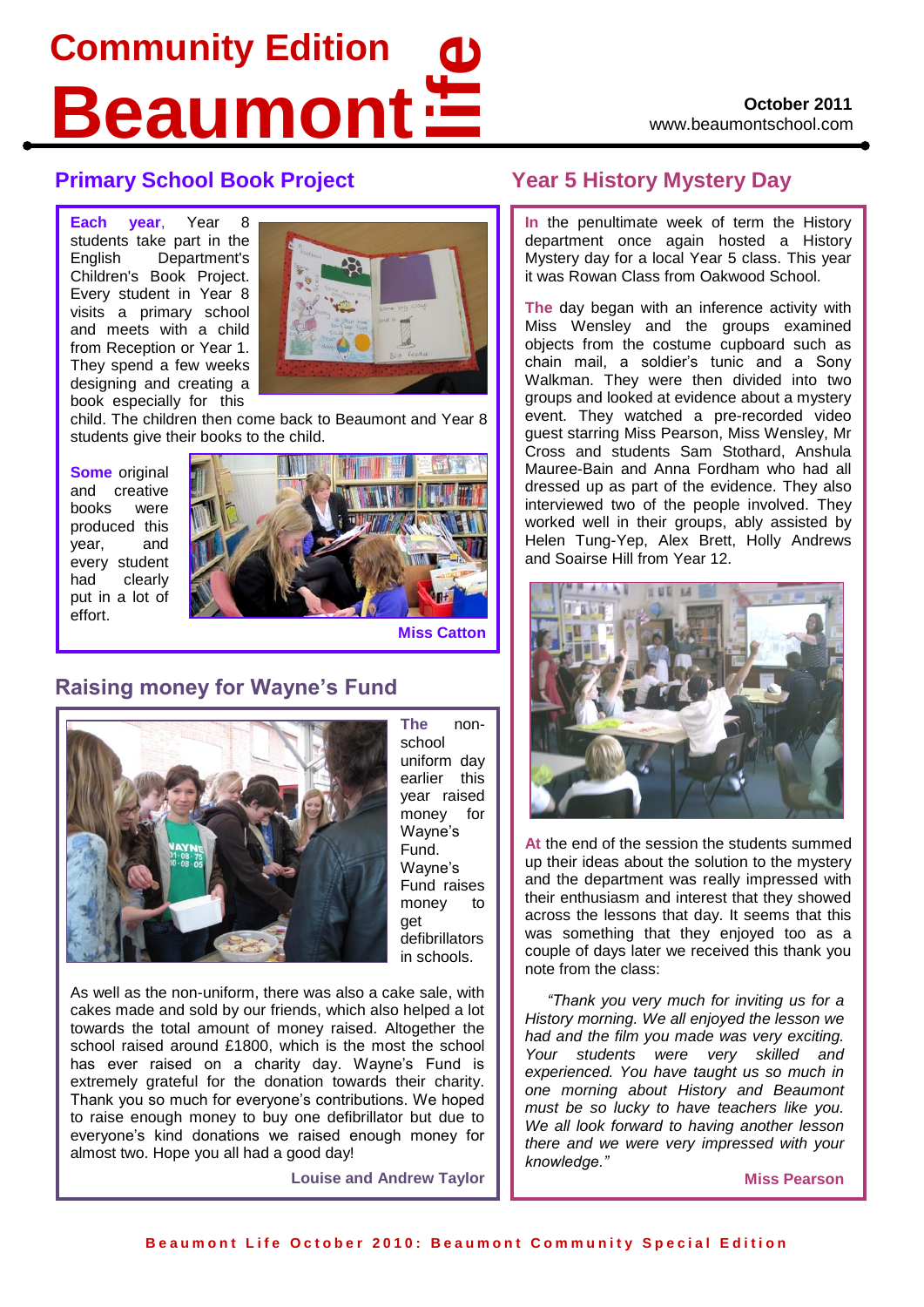## **Primary School Tea**

**The** annual Primary School tea takes place in the Autumn Term on one day after school.

**Teachers** from local Primary schools are invited to tea in the Library with some of the Year 7s who left their schools in July. It is always a very enjoyable occasion and gives Year 7 students a chance to

tell their former teachers how they are enjoying life at Beaumont..



#### **Student Voice**

**Approximately** 50 students from Years 7-10 were involved a Student Voice Day at the end of the summer term. The four Committees - Teaching and Learning, Communities, Charities and Eco Schools - fed back on what they had achieved during the year. Edited highlights include:

> Helping to develop the layout/content of future pupil planners; creating links with Cunningham Hill School re Eco Schools; helping with the Primary Staff Tea; organising fun events for Comic Relief.

**Time** was also spent planning future work for 2011- 2012. Pupils suggested that smaller sub-committees to focus on more single specific issues would be a pragmatic way forward. We are also intending that the Sixth Form will take a role in leading the four Committees. Students worked on Action Plans which will be fed back to the Senior Leadership Team via Mr Goodwin (Assistant Head Teacher responsible for Student Voice).

**One** big future aim for Student Voice is to increase whole school awareness of what Student Voice does. With this in mind, students worked in the following activity groups, overseen by a teacher:

Mural Communication; Information and Planning for Secondary Transfer Evening; Student Voice Branding and Promotion**;** Video Communication; Blog Communication; School rewards systems.

**After** a lunch provided by the school to thank all the students for their work, each group gave a presentation of their activities. This included Chloe Wallis of 8N interviewing Mrs Hitch. Move over Jeremy Paxman! All the staff and governors involved commented on how impressed they were with the hard work, commitment and high level of interest that students showed all day.

**Many** thanks to all the students who were involved. You certainly did yourselves and Beaumont proud. Thanks very much also to all the staff who were involved.

**Ms Wensley**



**Rob's** Festival began after a group of ex-Beaumont students tragically lost their friend Our school, our choice. Rob Williams in March 2009.

Student luuree

> Rob was a great supporter of schemes to help give young people the opportunity to establish themselves in the business world. He was an ambassador for the Government's 'Make your Mark' initiative and a keen supporter of The Prince's Trust, a charity which has set up a Memorial Fund for Rob to support young enterprise – The Rob Williams Enterprise Fund.

> **This** year saw the involvement of a team of over 40 Sixth formers who, led by Mrs Powdrell, Assistant Headteacher, worked with two of Rob's friends, Steve Machell and Elena Crompton, along with the Beaumont School Association to create the festival. The Sixth form team organised all the staging, music, dance acts, marketing and stalls for the day. Combined with the sports events and generous sponsorship from Allied World Assurance Company, the festival raised over £14,000 for the Rob Williams Enterprise Fund and the school.

> **With Eliza Doolittle topping the bill last year there** was a lot to live up to in 2011 and attendees were not disappointed! There were from over eight different bands including Swanvesta Social Club, The Scratch and Silvers. Dance performances came from Aviv Dance Studios, set up by Nikki Avron, who started her business with support from the Prince's Trust and Living the Dream, a performing arts company set up by ex-Beaumont pupil, Zoe Jackson. More than 500 people attended the festival.



**Beaumont** School has strong links with The Prince's Trust and this year Red Apple Creative provided over 35 prizes for Year 9 pupils who took part in the Prince's Trust 'Million Makers' scheme.

This scheme is designed to encourage and foster entrepreneurial spirit and is run within the school's PSHCE lessons.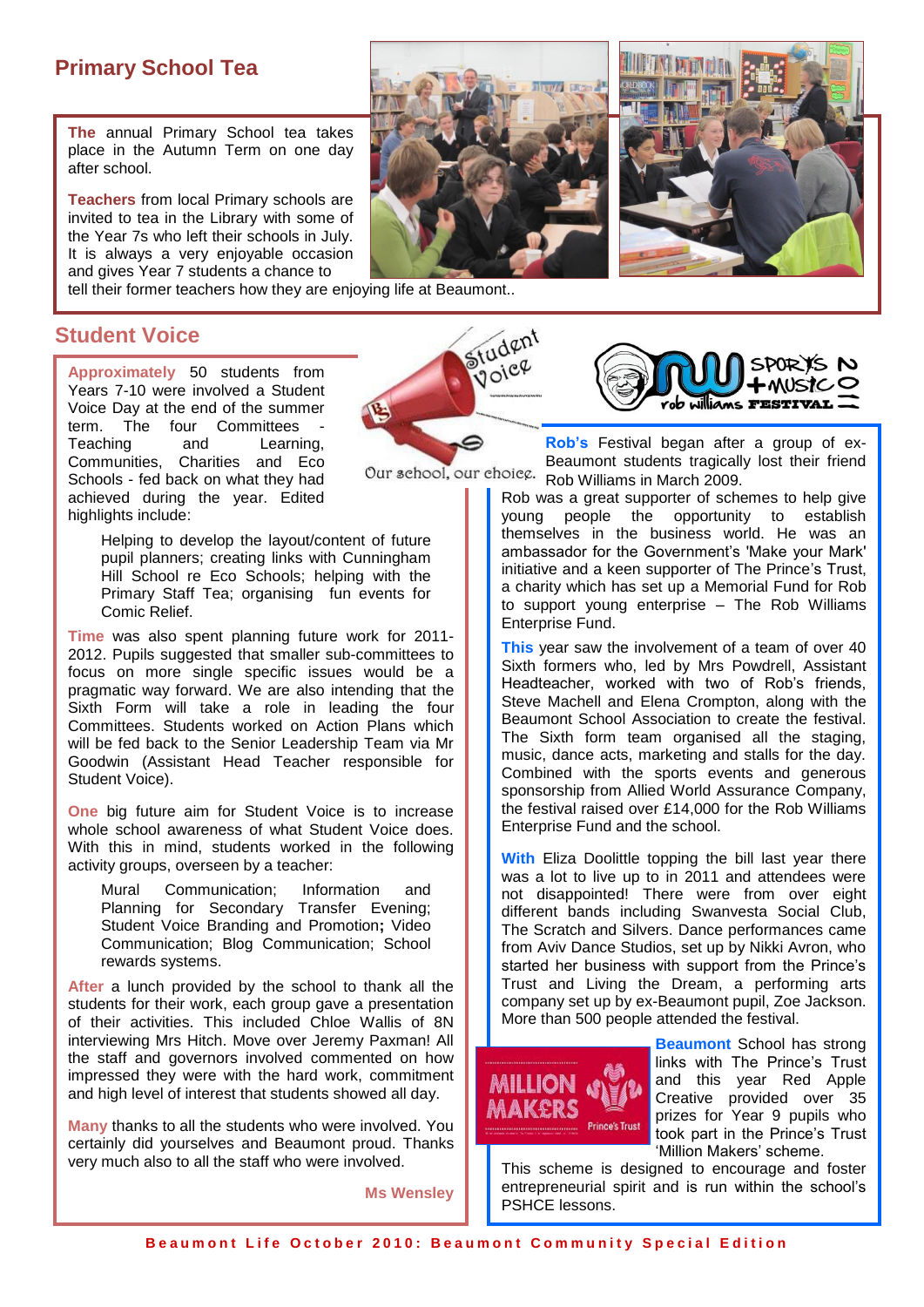### **Year 7 trips abroad - Curriculum Enrichment Week July 2012 Germany France**

**During** the CED week I went on the trip to Germany. It was an amazing experience and we got to discover Germany's true beauty, visit the sweet town of Cochem, explore the castle at Burg Eltz, taste the flavours of the Koln Chocolate Museum, embrace the stunning architecture of Koln Cathedral and absorb the fantastic scenery of the Rhine.

**I** think that next year's Year 7 should be really looking forward to it! **Will, Year 7**



**In** CED week Year 7 went to Germany for a week. It was led by Miss Fairhead. We had a long journey there and back. We went to Cochem and had great fun on the cable cars. We also visited Koln. In Koln we went to a Chocolate Museum. We all had a great time in Germany and a lovely experience. I hope the next Year 7s enjoy it just as much as I did!

**Ishitha, Year 7**

I

I

I

I

I

I

I



**Beaumont welcomes comments from parents/carers and families about any aspect of school life.** 

ĺ

 $\overline{\phantom{a}}$ 

**Please contact us via our email [admin@beaumont.herts.sch.uk](mailto:admin@beaumont.herts.sch.uk)**

**We** went to Normandy in France for a week and we stayed in a Youth Hostel by the beach. Only our half of the Year  $-$  L, E and A went to France because we study French. I would like to thank Miss Blake and all the other staff for arranging the trip and I recommend it to the next Year 7. **Anna, Year 7**



**The** French trip was a fantastic experience involving tourist attractions such as Mont St Michel and the Bayeux Tapestry, the Hypermarket and the Grand Aquarium in St Malo, as well as La Ferme Marine Oyster Farm in Cancale. I particularly enjoyed wandering around little shops designed for holiday makers, before entering the Invasion Museum to watch two great videos about D-Day. Also the hotel was fantastic – both rooms and food. Overall it was a brilliant trip. **Elliot**, Year 7

### **Beaumont - Secondary School of the Year**

**Beaumont** is celebrating after its PE Department won the 'Secondary School of the Year' title in the recent Herts Sports Partnership 'Service to Sport Awards 2011'. Head Elizabeth Hitch, Steve Jump and Natalie Moody from PE received the award at the Awards ceremony at the University of Hertfordshire on 12 September. The Awards programme recognises the contributions and celebrates the achievements of sports volunteers and schools in Hertfordshire. Beaumont was one of seven schools nominated for the award in Hertfordshire.

**The** Awards Panel judged Beaumont to be Secondary School of the Year based on

- The wide range of opportunities available to students to participate in high quality PE and extra-curricular sport
- The many school-club links and the impact on sport in the community
- The commitment to teacher/coach training in order to improve the delivery of sport
- The high level of provision for disability sport at the school

**Beaumont** is also delighted that student Rowen Seglah was nominated in the Hertfordshire 'Young School Volunteer of the Year' category, and staff members Paul Willsher and Ryan Bratley in the Hertfordshire 'Contribution to Disability Sport' category, making it the only school to have nominations in three different categories.

**Head** of PE Steve Jump said "The award of Secondary School of The Year is a fantastic achievement for Beaumont school and is testament to the commitment and dedication of all the staff involved in the delivery of curricular and extra-curricular activities. It's wonderful to receive the acknowledgement from the Herts Sports Partnership for our continued effort."